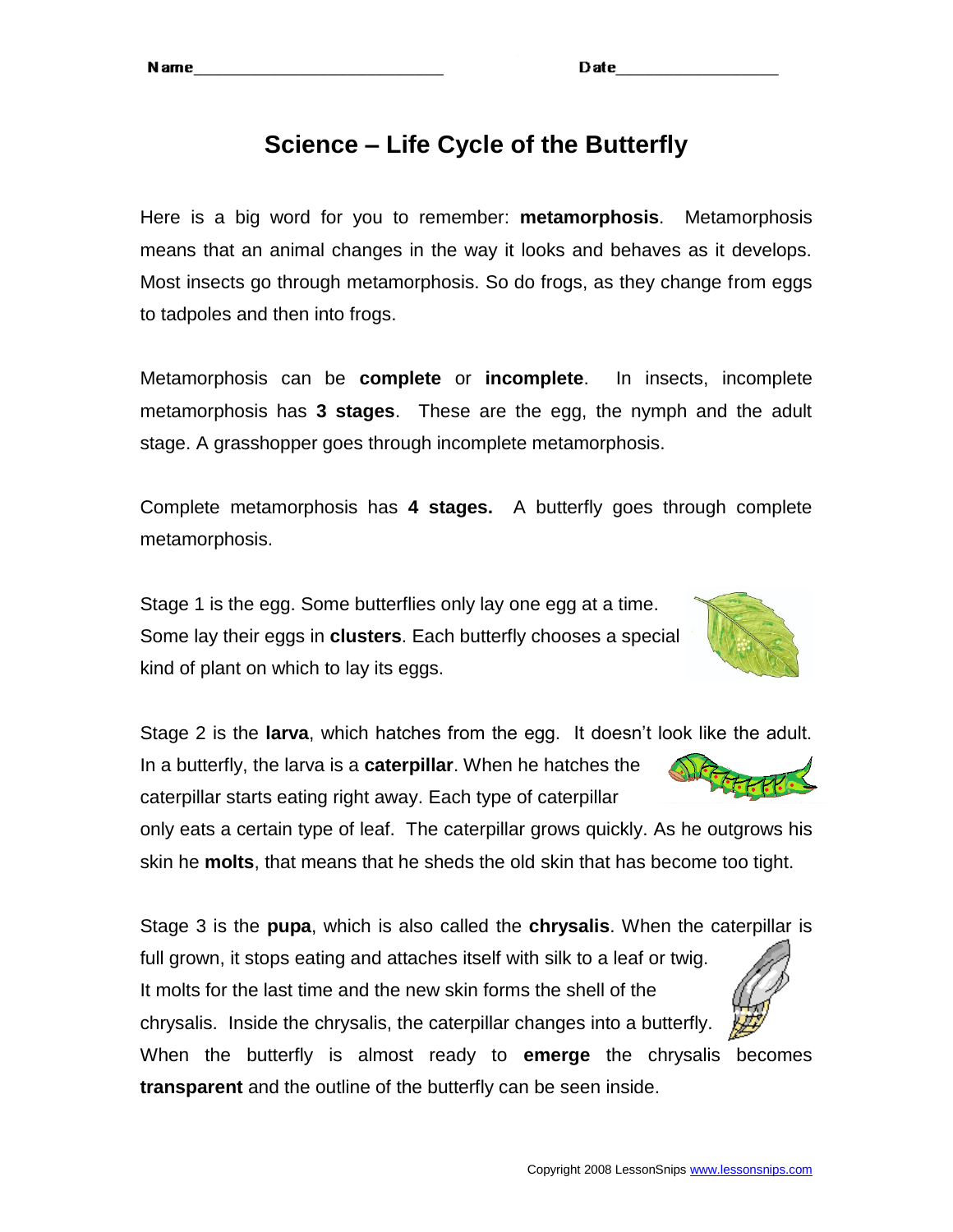# **Science – Life Cycle of the Butterfly (cont'd)**

Stage 4 is the **adult** stage. After about two weeks the butterfly emerges from the chrysalis and waits for its wings to dry. It pumps fluid into the veins in the wings from its stomach until they are fully **extended**. When its wings are ready it practices flying. The



adult butterflies mate. Then the female finds the right leaf on which to lay her eggs and the cycle starts again.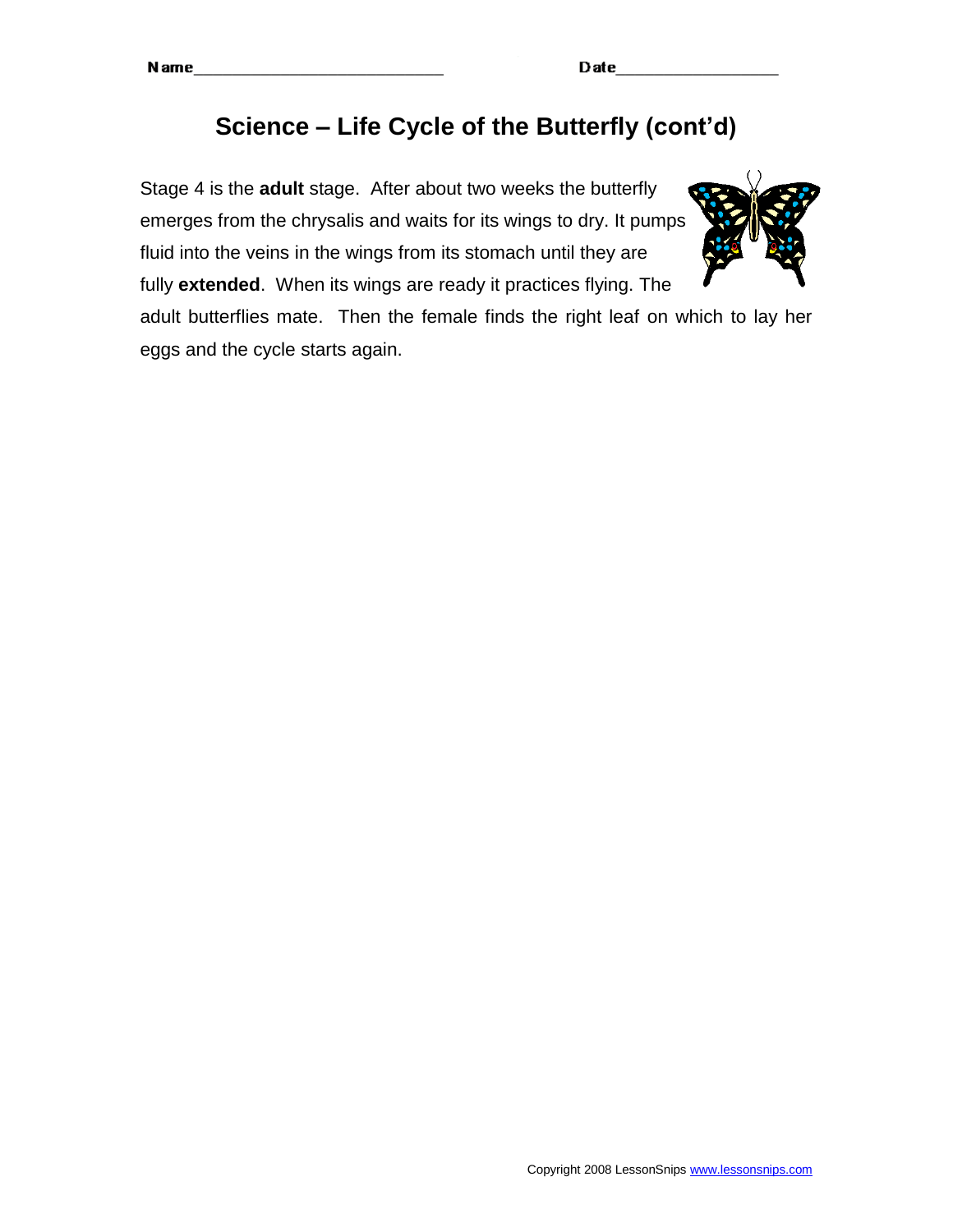### **Science – Life Cycle of the Butterfly Questions**

#### A: How much do you know?

Here are some statements about metamorphosis. Some are correct and some are wrong. If you think the statement is correct put a big tick in the YES box. If you think it is wrong put a big cross in the NO box. The first one has been done for you.

- 1. All animals go through metamorphosis.
- 2. Complete metamorphosis has 4 stages.
- 3. A butterfly goes through complete metamorphosis.
- 4. A grasshopper goes through complete metamorphosis.
- 5. A caterpillar sheds its skin as it grows.
- 6. The caterpillar uses cotton to attach itself to a leaf.
- 7. The butterfly can fly as soon as it emerges from the chrysalis.
- 8. The butterfly lays eggs to start the cycle again.

#### B: Draw the life cycle of the butterfly.

Can you draw the butterfly at all four stages of its metamorphosis? You need to draw them in the correct sequence. If you need some help you can look at the pictures in the reading. Use the circle on the next page for your drawings.

| <b>YES</b> | XО |
|------------|----|
| YES        | NO |
| <b>YES</b> | NO |
| <b>YES</b> | NO |
| <b>YES</b> | NO |
| <b>YES</b> | NO |
| <b>YES</b> | NO |
| <b>YES</b> | NO |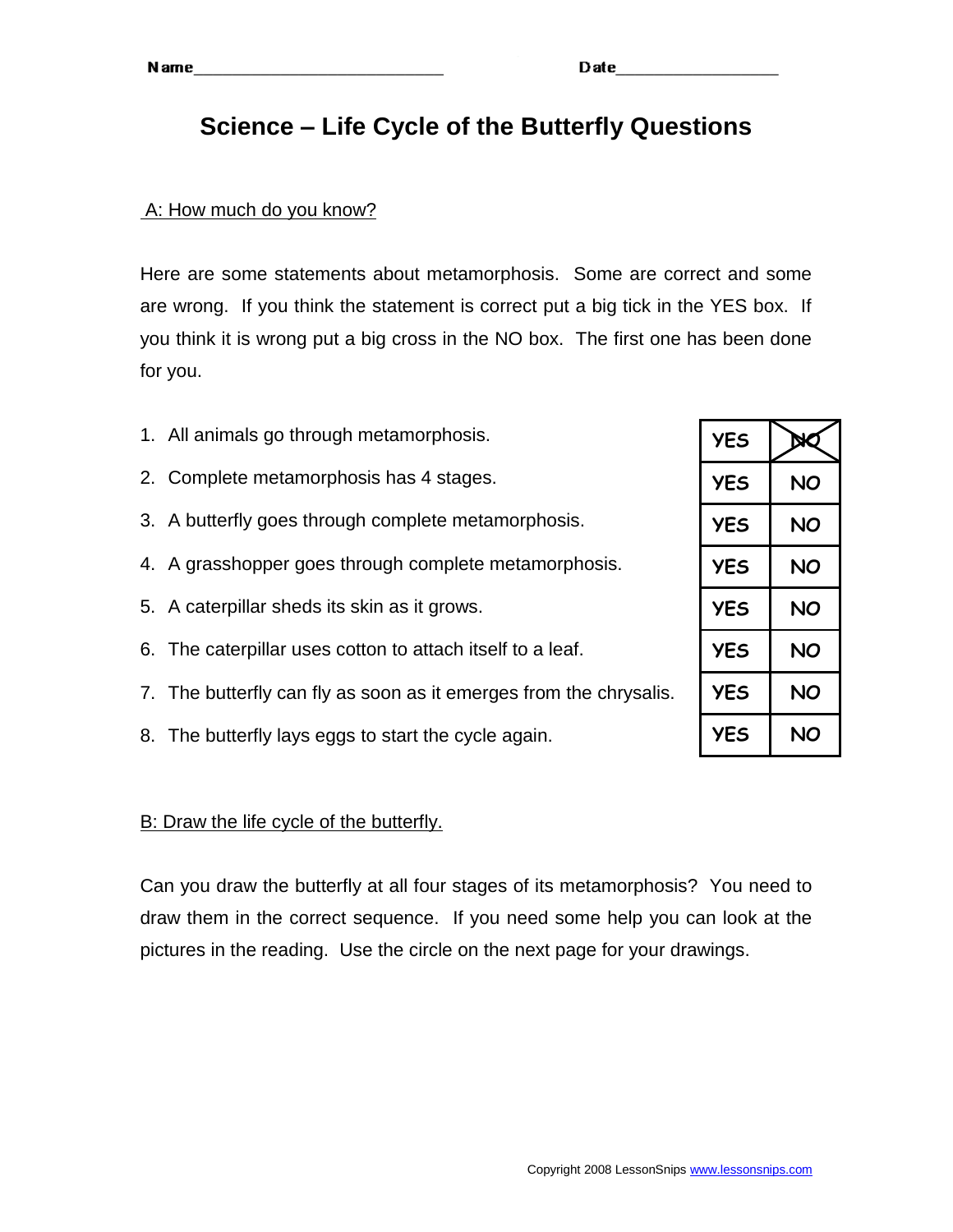